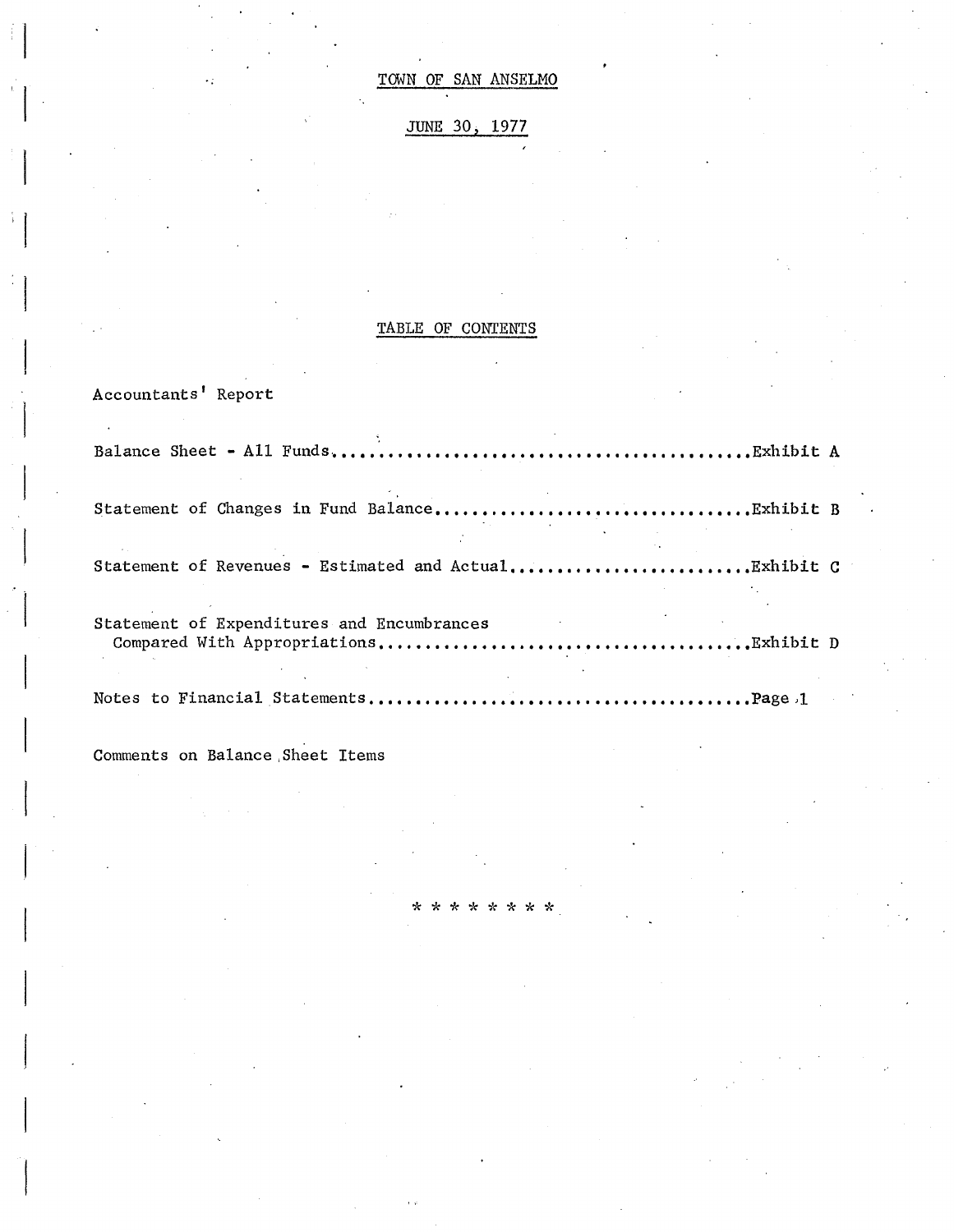# LINDQUIST, VON HUSEN AND JOYCE

JOHN F. JOYCE ARTHUR F. ROBIN ERIC L. HEDEN FRED E. LUNDBERG E. EUGENE DENKO DUANE L. FRISBIE

CERTIFIED PUBLIC ACCOUNTANTS 120 MONTGOM ERY STREET SAN FRANCISCO, CALIFORNIA 94104 415-433-0200

The Honorable Board of Councilmen of the Town of San Anselmo

We have examined the balance sheets of the several funds of the Town of San Anselmo as ·of June 30, 1977 and the related statements of revenues, of expenditures and of changes in fund balances for the year then ended. Our examination was made in accordance with generally accepted auditing standards and accordingly included such tests of the accounting records and such other auditing procedures as we considered necessary in the circumstances.

The Town's general fixed assets have been recorded as explained in Note 1. The recording of general fixed assets at other than historical cost, except for donated property, is not in conformity with generally accepted accounting principles.

In our opinion, except for possible variations in values assigned to the fixed assets, the aforementioned statements present fairly the financial position of the several funds of the Town of San Anselmo at June 30, 1977 and the results of its operations and changes in fund balances for the year then ended, in conformity with generally accepted accounting principles applied on a basis consistent with that of the preceding year.

dquist now Husen Layce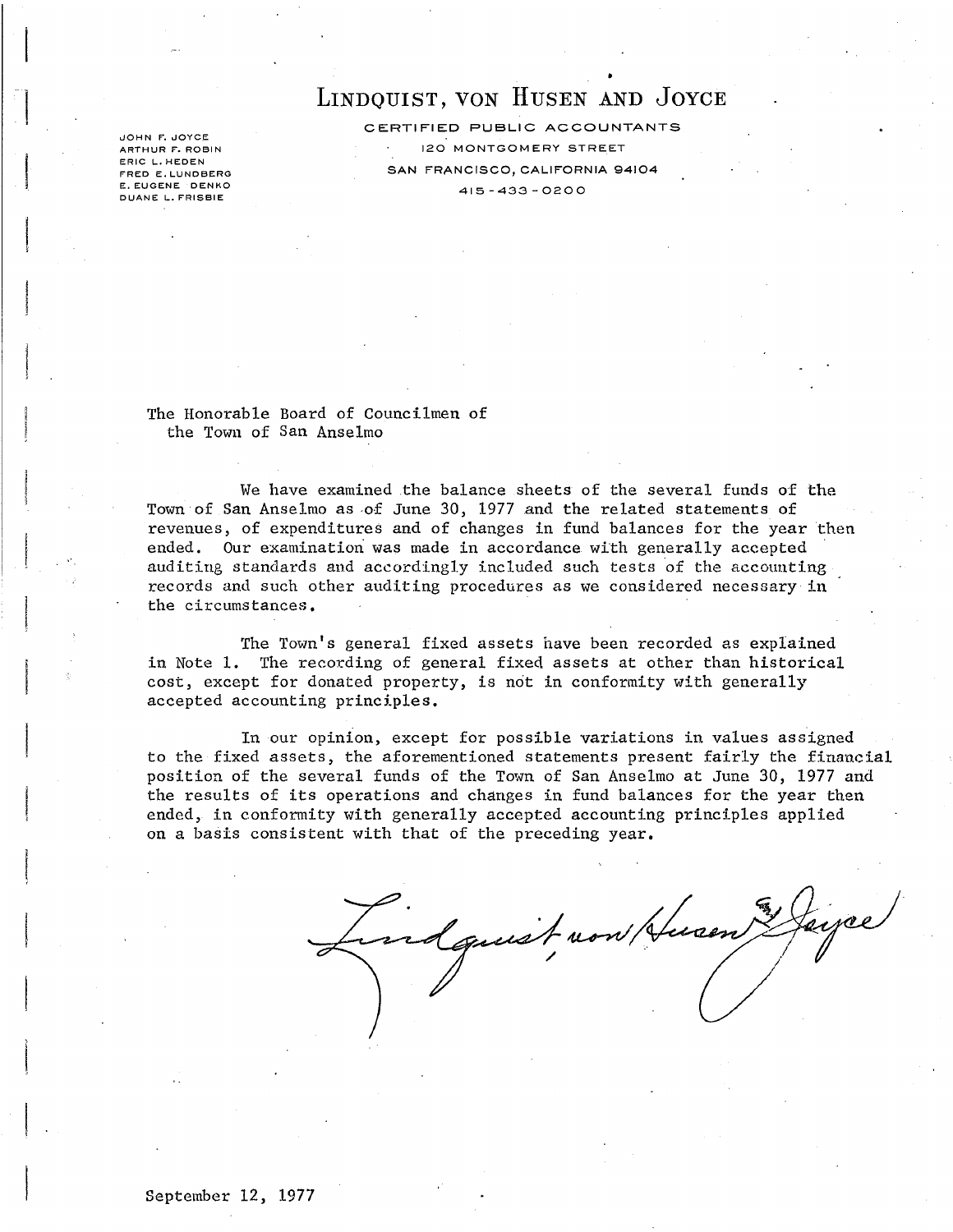BALANCE SHEET - ALL FUNDS

JUNE 30, 1977

|                                                 | Total                            | General<br>Fund              | Retirement<br>and Social<br>Security<br>Fund | Gas Tax<br>Fund   | Federal<br>Revenue<br>Sharing<br>Fund | Federal<br>Antirecession<br>Assistance<br>Fund | General<br>Fixed<br>Assets |
|-------------------------------------------------|----------------------------------|------------------------------|----------------------------------------------|-------------------|---------------------------------------|------------------------------------------------|----------------------------|
| ASSETS:                                         |                                  |                              |                                              |                   |                                       |                                                |                            |
| Cash<br>Accrued revenue<br>Accounts receivable  | 885,231<br>S.<br>62,386<br>4,762 | \$569,742<br>33,972<br>4,762 | \$114,375                                    | \$91,888<br>5,748 | \$102,363<br>22,666                   | \$6,863                                        |                            |
| General fixed assets                            | 1,594,653                        |                              |                                              |                   |                                       |                                                | \$1,594,653                |
| <b>TOTAL</b>                                    | \$2,547,032                      | \$608,476                    | \$114,375                                    | \$97,636          | \$125,029                             | $.$ \$6,863                                    | \$1,594,653                |
|                                                 |                                  |                              |                                              |                   |                                       |                                                |                            |
| LIABILITIES, RESERVES AND<br>FUND BALANCES:     |                                  |                              |                                              |                   |                                       |                                                |                            |
| Accounts payable<br>Retirement and payroll      | 78,260<br>S                      | \$45,324                     | \$32,936                                     |                   |                                       |                                                |                            |
| taxes                                           | 25,963                           | 25,963                       |                                              |                   |                                       |                                                |                            |
| Reserve for encumbrances<br>Deferred revenues - | 63,125                           | 60,125                       | 3,000                                        |                   |                                       |                                                |                            |
| recreational department                         | 7,441                            | 7,441                        |                                              |                   |                                       |                                                |                            |
| Deposit trust funds                             | 3,623                            | 3,623                        |                                              |                   |                                       |                                                |                            |
| Reserve for receivables                         | 4,762                            | 4,762                        |                                              |                   |                                       |                                                |                            |
| Reserve for imprest<br>funds                    | 402                              | 402                          |                                              |                   |                                       |                                                |                            |
| Investment in fixed                             |                                  |                              |                                              |                   |                                       |                                                |                            |
| assets                                          | 1,594,653                        |                              |                                              |                   |                                       |                                                | \$1,594,653                |
| Fund balances                                   | 768,803                          | 460,836                      | 78,439                                       | \$97,636          | \$125,029                             | \$6,863                                        |                            |
| TOTAL                                           | \$2,547,032                      | \$608,476                    | \$114,375                                    | \$97,636          | \$125,029                             | \$6,863                                        | \$1,594,653                |
|                                                 |                                  |                              |                                              |                   |                                       |                                                |                            |

The accompanying notes are an integral part of these financial statements.

EXHIBIT A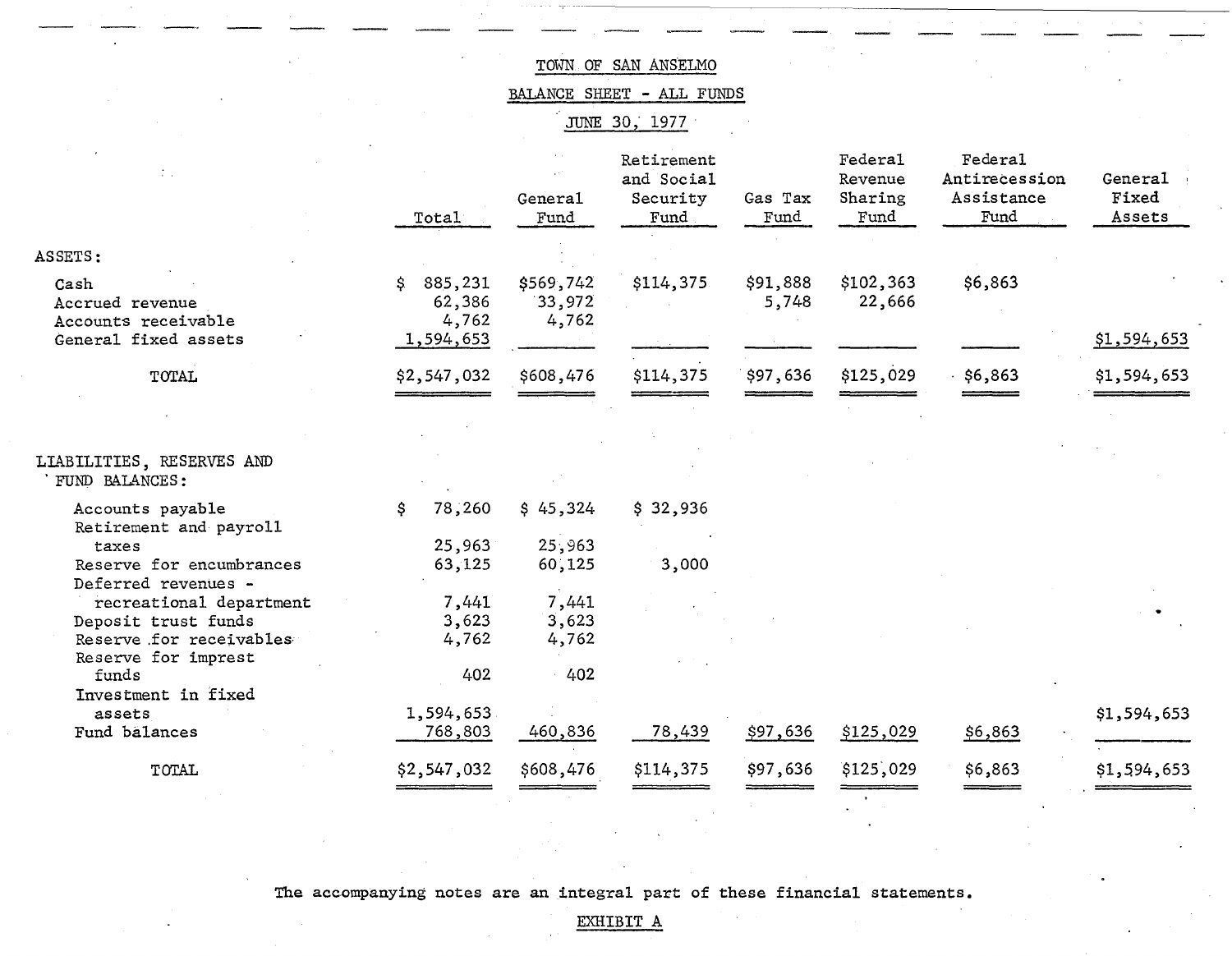# STATEMENT OF CHANGES IN FUND BALANCES

YEAR ENDED JUNE 30, 1977

|                                                                                                    | Total                                     | General<br>Fund                           | Retirement<br>and Social<br>Security<br>Fund | Gas Tax<br>Fund  | Federal<br>Revenue<br>Sharing<br>Fund | Federal<br>Antirecession<br>Assistance<br>Fund |
|----------------------------------------------------------------------------------------------------|-------------------------------------------|-------------------------------------------|----------------------------------------------|------------------|---------------------------------------|------------------------------------------------|
| BALANCES, JULY 1, 1976                                                                             | 630,750                                   | 433,419                                   | \$69,855                                     | \$97,927         | \$29,549                              |                                                |
| REVENUE:                                                                                           |                                           |                                           |                                              |                  |                                       |                                                |
| Taxes<br>Licenses and permits<br>Fines, forfeitures and penalties<br>Revenue from use of money and | 1,664,828<br>75,081<br>63,357             | 1,408,207<br>75,081<br>63,357             | 256,621                                      |                  |                                       |                                                |
| property<br>Revenue from other agencies<br>Charges for current services<br>Other revenue           | 52,283<br>692,456<br>310,179<br>18,853    | 40,848<br>447,410<br>310,179<br>18,853    |                                              | 6,366<br>135,380 | 4,717<br>90,955                       | 352<br>\$.<br>18,711                           |
| Total revenue                                                                                      | 2,877,037                                 | 2,363,935                                 | 256,621                                      | 141,746          | 95,762                                | 19,063                                         |
| Fund transfers<br>Prior year encumbrances cancelled<br>Reserve for contingencies:                  | 9,091                                     | 142,037<br>9,091                          |                                              | (142, 037)       |                                       |                                                |
| From general fund<br>Appropriated for expenditures<br>To general fund                              | (25, 155)<br>23,850<br>1,305              | (25, 155)<br>23,850<br>1,305              |                                              |                  |                                       |                                                |
| Total available                                                                                    | 3,516,878                                 | 2,948,482                                 | 326,476                                      | 97,636           | 125,221                               | 19,063                                         |
| EXPENDITURES AND ENCUMBRANCES:                                                                     |                                           |                                           |                                              |                  |                                       |                                                |
| General government<br>Public safety<br>Public works<br>Planning                                    | 516,678<br>1,074,387<br>461,481<br>44,782 | 516,678<br>1,066,995<br>456,481<br>44,782 |                                              |                  | 192                                   | 7,200<br>5,000                                 |
| Library<br>Parks and recreation<br>Retirement and social security                                  | 114,564<br>288,146<br>248,037             | 114,564<br>288,146                        | 248,037                                      |                  |                                       |                                                |
|                                                                                                    | 2,748,075                                 | 2,487,646                                 | 248,037                                      |                  | 192                                   | 12,200                                         |
| BALANCE, JUNE 30, 1977                                                                             | 768,803                                   | 460,836<br>S.                             | \$78,439                                     | \$97,636         | \$125,029                             | \$6,863                                        |
|                                                                                                    |                                           |                                           |                                              |                  |                                       |                                                |

The accompanying notes are an integral part of these financial statements.

EXHIBIT B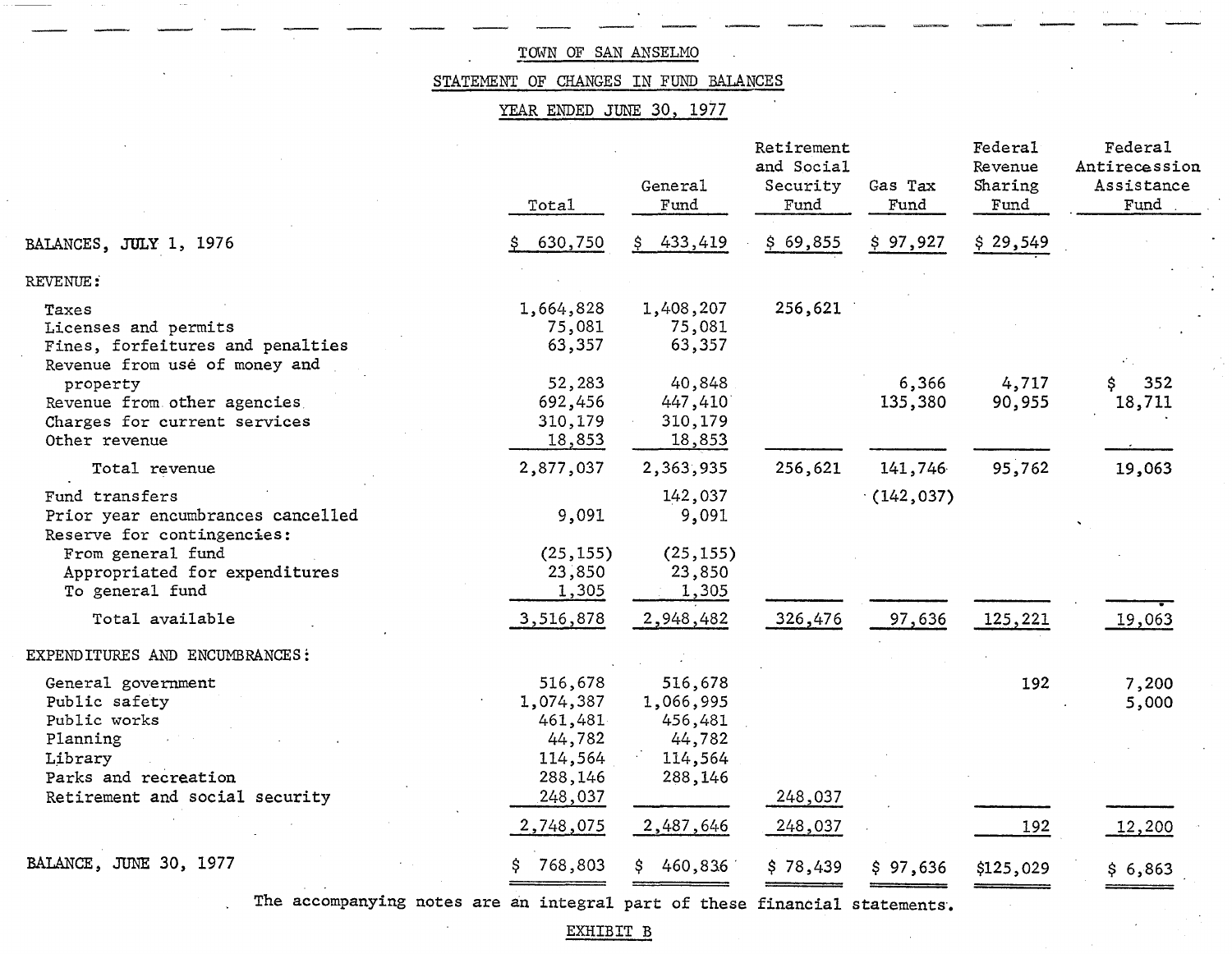## STATEMENT OF REVENUE - ESTIMATED AND ACTUAL

YEAR ENDED JUNE 30, 1977

| <i>ווכ</i> ו <sub>ל</sub> טכ ממוטר שמעות ILMK |             |                     | Over.         |
|-----------------------------------------------|-------------|---------------------|---------------|
|                                               |             |                     | (Under)       |
|                                               | Estimated   | Actual.             | Estimated     |
| <b>TAXES:</b>                                 |             |                     |               |
| Property taxes:                               |             |                     |               |
| Current - secured                             | \$1,199,275 | $$1,193,788$ $\sim$ | (5,487)<br>\$ |
| Current - unsecured                           | 36,490      | 39,395 $\approx$    | 2,905         |
| Prior years                                   | 18,000      | 33,556              | 15,556        |
| Sales and use taxes                           | 310,000     | 335,311             | 25,311        |
| Franchises                                    | 38,500      | 43,821              | 5,321         |
| Transfer tax                                  | 11,000      | 18,957              | 7,957         |
|                                               |             |                     |               |
|                                               | 1,613,265   | 1,664,828           | 51,563        |
| LICENSES AND PERMITS:                         |             |                     |               |
| <b>Business licenses</b>                      | 40,000      | 49,386              | 9,386         |
| Parking permits                               | 300         | $408 -$             | 108           |
| Construction permits                          | 15,000      | $25,287$ -          | 10,287        |
|                                               |             |                     |               |
|                                               | 55,300      | <u>75,081</u>       | 19,781        |
| FINES, FORFEITURES AND PENALTIES:             |             |                     |               |
| Vehicle code fines                            | 36,000      | 39,981              | 3,981         |
| Other court fines                             | 21,000      | 23,376              | 2,376         |
|                                               |             |                     |               |
|                                               | 57,000      | 63,357              | 6,357         |
| USE OF MONEY AND PROPERTY:                    |             |                     |               |
| Interest                                      | 42,000      | 47,099              | 5,099         |
| Rental                                        | 45,185      | 5,184               | (40, 001)     |
|                                               |             |                     |               |
|                                               | 87,185      | 52,283              | (34, 902)     |
| OTHER AGENCIES:                               |             |                     |               |
| Cigarette tax                                 | 43,000      | 38,510              | (4, 490)      |
| State highway carriers                        | 1,350       | 1,515               | 165           |
| Alcholic beverage license fees                | 7,000       | 7,058               | 58            |
| Motor vehicle in-lieu tax                     | 140,000     | 146,480             | 6,480         |
|                                               |             | 135,230             | 10,230        |
| State gasoline tax                            | 125,000     |                     |               |
| County subvention                             | 13,500      | 20,120              | 6,620         |
| State peace officer training                  | 2,500       | 2,813               | 313           |
| School recreation                             | 3,000       | 3,000               |               |
| State park bonds                              | 27,162      | 20,162              | (7,000)       |
| State mandated costs                          |             | 9,867               | 9,867         |
| Federal revenue sharing                       | 45,630      | 90,955              | 45,325        |
| Federal employment                            |             | 54,735              | 54,735        |
| Federal community development                 | 134,000     | 143,300             | 9,300         |
| Federal traffic safety                        | 10,730      |                     | (10, 730)     |
| School maintenance                            | 4,056       |                     | (4,056)       |
| Federal antirecession                         | 16,000      | <u>18,711</u>       | 2,711         |
|                                               |             | 692,456             | 119,528       |
|                                               | 572,928     |                     |               |
| CHANGES FOR CURRENT SERVICES:                 |             |                     |               |
| Sleepy Hollow fire protection                 | 188,588     | 188,588             |               |
| Town of Ross                                  | 750 -       | 699                 | (51)          |
| Library fines and fees                        | 5,000       | 5,003               | 3             |
| Recreation fees                               | 38,000      | 53,393              | 15,393        |
| <b>Other</b>                                  | 49,467      | 62,496              | 13,029        |
|                                               |             |                     |               |
|                                               | 281,805     | 310,179             | 28,374        |
| OTHER INCOME                                  | 9,000       | 18,853              | 9,853         |
|                                               |             |                     |               |
|                                               | \$2,676,483 | \$2,877,037         | \$200,554     |

The accompanying notes are an integral part of these financial statements.

EXHIBIT C

*e:/"',J{j*  c//~/e/

...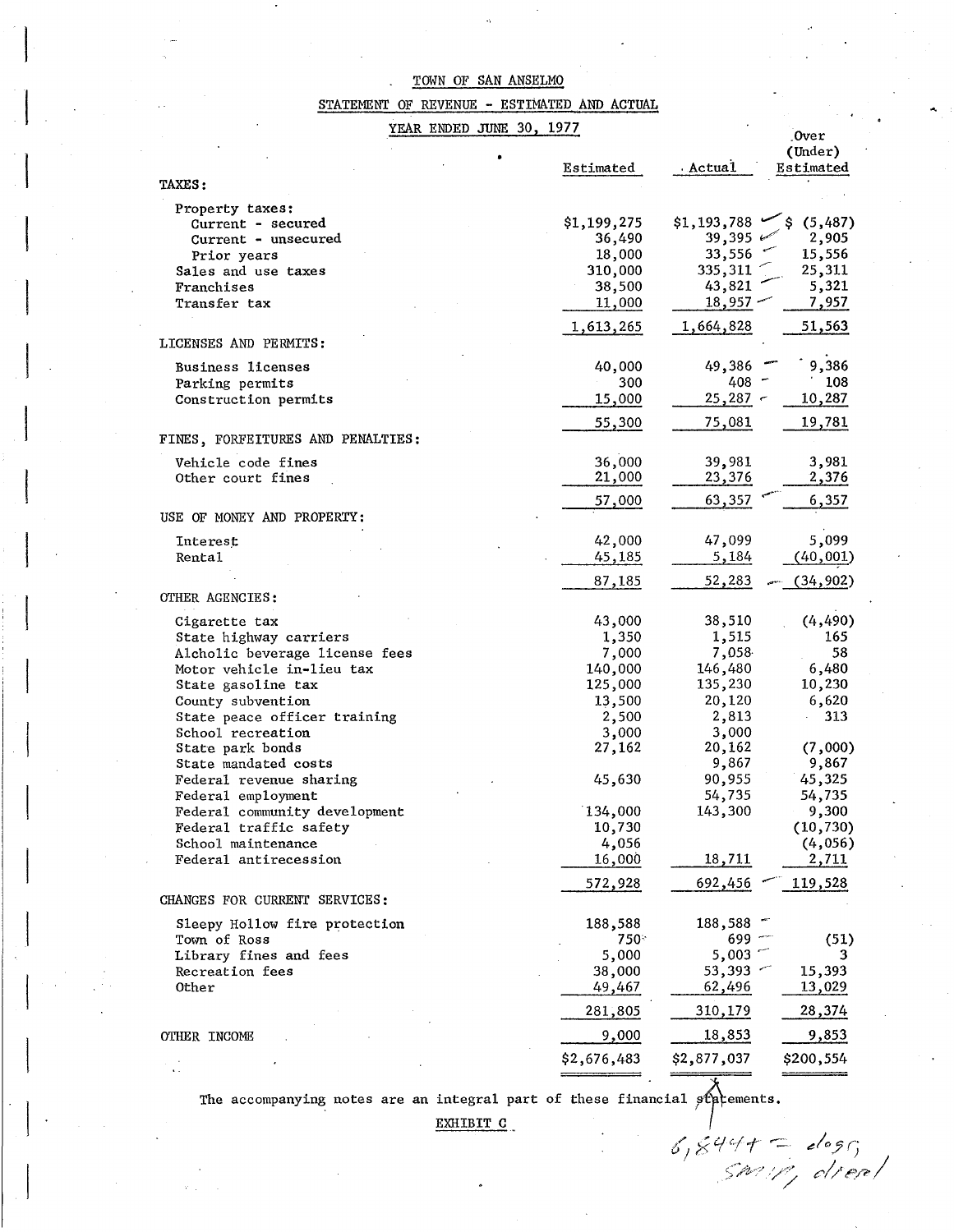## 'STATEMENT OF EXPENDITURES AND ENCUMBRANCES . COMPARED WITH APPROPRIATIONS

# YEAR ENDED JUNE 30, 1977

|                                     | Appropriations<br>(After<br>Revisions) | Expenditures | Encumbrances | Under<br>(0ver)<br>Appropria-<br>tions |
|-------------------------------------|----------------------------------------|--------------|--------------|----------------------------------------|
| Town council                        | 3,810<br>\$                            | \$<br>3,611  |              | \$<br>199                              |
| Administration and<br>finance       | 74,477                                 | 73,992       |              | 485                                    |
| Town attorney                       | 19,663                                 | 16,041       |              | 3,622                                  |
| Planning                            | 44,124                                 | 44,782       |              | (658)                                  |
| Non-departmental                    | 32,023                                 | 40,434       | \$3,000      | (11, 411)                              |
| Police department                   | 531,463                                | 535,233      |              | (3,770)                                |
| Fire department                     | 528,450                                | 527,812      | 3,950        | (3, 312)                               |
| Engineering and inspection          | 96,944                                 | 102,518      | 706          | (6, 280)                               |
| Street maintenance                  | $-322,567$                             | 336,851      | 13,510       | (27, 794)                              |
| Municipal shop                      |                                        | 2,896        |              | (2, 896)                               |
| Library                             | 118,554                                | 114,037      | 527          | 3,990                                  |
| Parks and recreation                | 259,074                                | 283,501      | 3,795        | (28, 222)                              |
| Capital improvements                | 578,258                                | 336,007      | 37,637       | 204,614                                |
| Federal revenue sharing             |                                        | 192          |              | (192)                                  |
| Retirement and social<br>security   | 238,424                                | 248,037      |              | (9, 613)                               |
| Community center                    | 45,941                                 | 850          |              | 45,091                                 |
| Federal antirecession<br>assistance | 12,200                                 | 12,200       |              |                                        |
| Other                               |                                        | 5,956        |              | (5, 956)                               |
| Total                               | \$2,905,972                            | \$2,684,950  | \$63,125     | \$157,897                              |

The accompanying notes are an integral part of these financial statements.

EXHIBIT D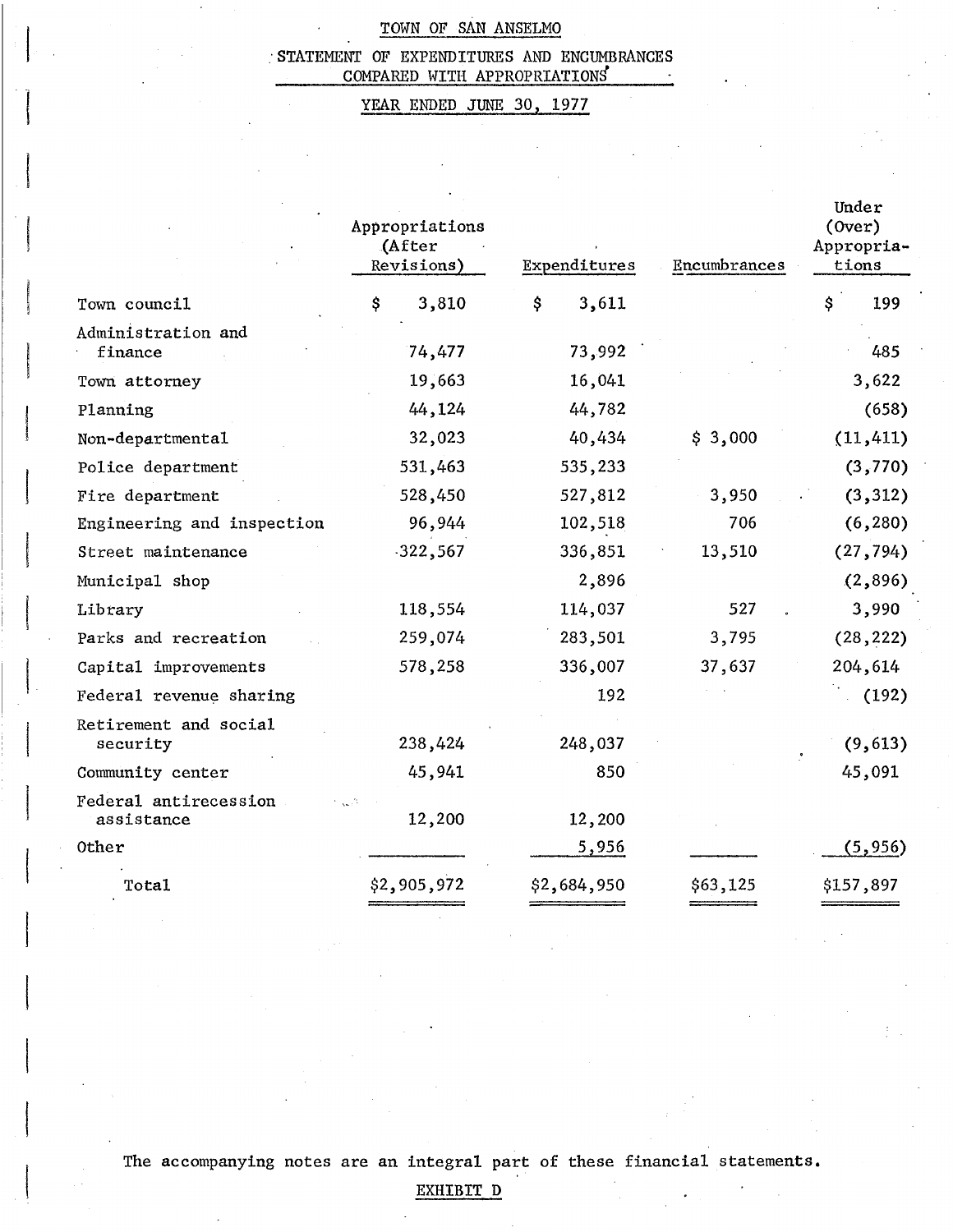# TOWN OF SAN ANSELMO NOTES TO FINANCIAL STATEMENT§

## JUNE 30, 1977

#### NOTE 1: SIGNIFICANT ACCOUNTING POLICIES:

## Modified Accrual Basis of Accounting:

The Town maintains its records on a modified accrual basis of accounting wherein liabilities are provided for in the period in which they are incurred and revenues are recognized only when received. However, receipts prior to June 30 for recreational activities to occur after that date are deferred as revenue until the period in which the activity occurs, and certain other revenues such as interest earned on deposits, federal revenue sharing entitlements for June 30, 1977, and amounts collected and held by other governmental agencies are accrued as revenue.

## General Fixed Assets:

The Town inventoried its general fixed assets during the 1961-62 fiscal year, assigned values thereto, and recorded the total valuation on its books. Land valuation was based on the County Assessor's appraisal for real estate tax purposes for that year. The valuation of improvements was based on insurance appraisals. Equipment was valued at cost where such was ascertainable and at appraised or estimated values where costs were not known. Additions since that time are valued at cost or at appraised values where properties are acquired by  $g$ ift.

The Town's policy is to record as a fixed asset all land and any equipment of significant value having a utility which extends three years or longer.

#### NOTE 2: LEASE COMMITMENTS:

In April 1975 the Town entered into a lease for the premises at 128 Tunstead Avenue which now houses the Department of Public Works. The lease ends June 30, 1978 and the required future payments under this lease total \$4,500.

Subsequent to year end, on July 1, 1977, the Town entered into a lease for the former Isabel Cook School. The term of the lease is six years. It requires first-year payments totaling \$126,000, less a credit for rent previously paid of \$29,185, followed by annual payments of \$64,500. At the end of the sixth year, the Town has the option to purchase the property for \$1. The Town may exercise the option to buy at any time during the term by pre-paying the remaining installments, or may cancel the lease at its discretion.